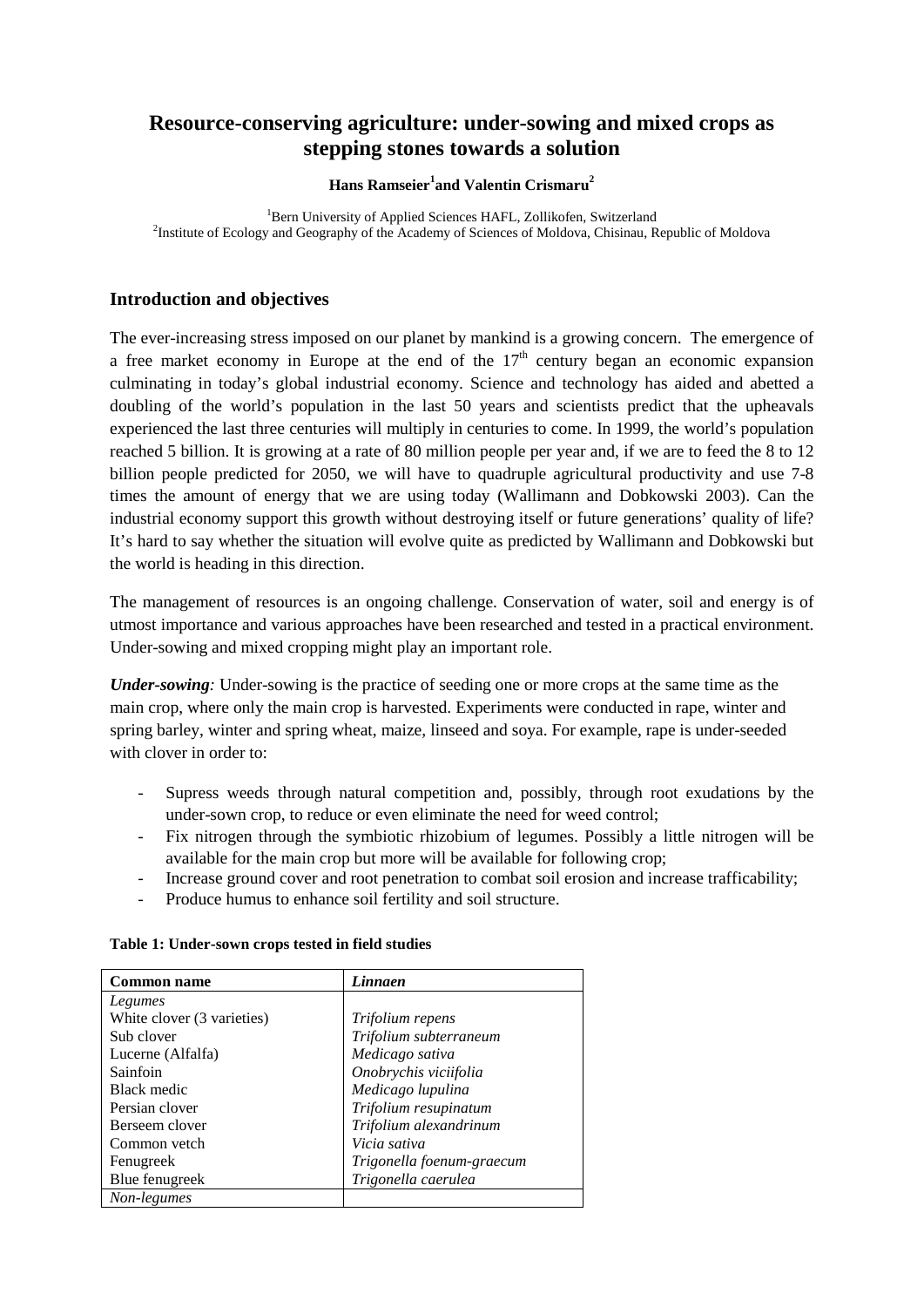| False flax                          | Camelina sativa             |
|-------------------------------------|-----------------------------|
| <b>Buckwheat</b>                    | Fagopyrum esculentum        |
| Niger                               | Guizotia abyssinica         |
| <i>Mixtures</i>                     |                             |
| White clover $+$ Berseem clover $+$ | Trifolium repens, Trifolium |
| Phacelia                            | alexandrinum, Phacelia      |
|                                     | tanacetifolia               |
|                                     |                             |
| White clover $+$ Buckwheat          | Trifolium repens, Fagopyrum |
|                                     | esculentum                  |
|                                     |                             |
| White clover $+$ Niger              | Trifolium repens, Guizotia  |
|                                     | abyssinica                  |

*Mixed Crops*: In this case, two species of crops are sown together and both are harvested. Wellmatched crops achieve a more efficient utilisation of light, metabolizable energy, nutrients and soil water, expressed in the land-equivalent ratio (LER) where LER greater than 1 indicates that the resources are more efficiently used in the mixed crop compared with the principal crop grown as a monoculture.



# **Figure 1: Complementary use of water, nutrients (roots) and metabolizable energy utilization (above ground) in mixed crops**

# **Conducted studies**

Under-sowing and mixed-crop studies have been conducted in Switzerland since 2006. Mixed-crop field studies were conducted mainly using a mixture of field peas and false flax, most have followed typical block designs; on-farm studies were conducted using strip plots. In order to answer specific questions, some pot trials were conducted in a climate chamber. Field studies have been conducted in Moldova since 2008.

# **Selected results and discussion**

# **Republic of Moldova**

Field trials were conducted using spring barley by Dr Valentin Crismaru at the Institute of Plant Protection and Ecological Agriculture in Chisinau.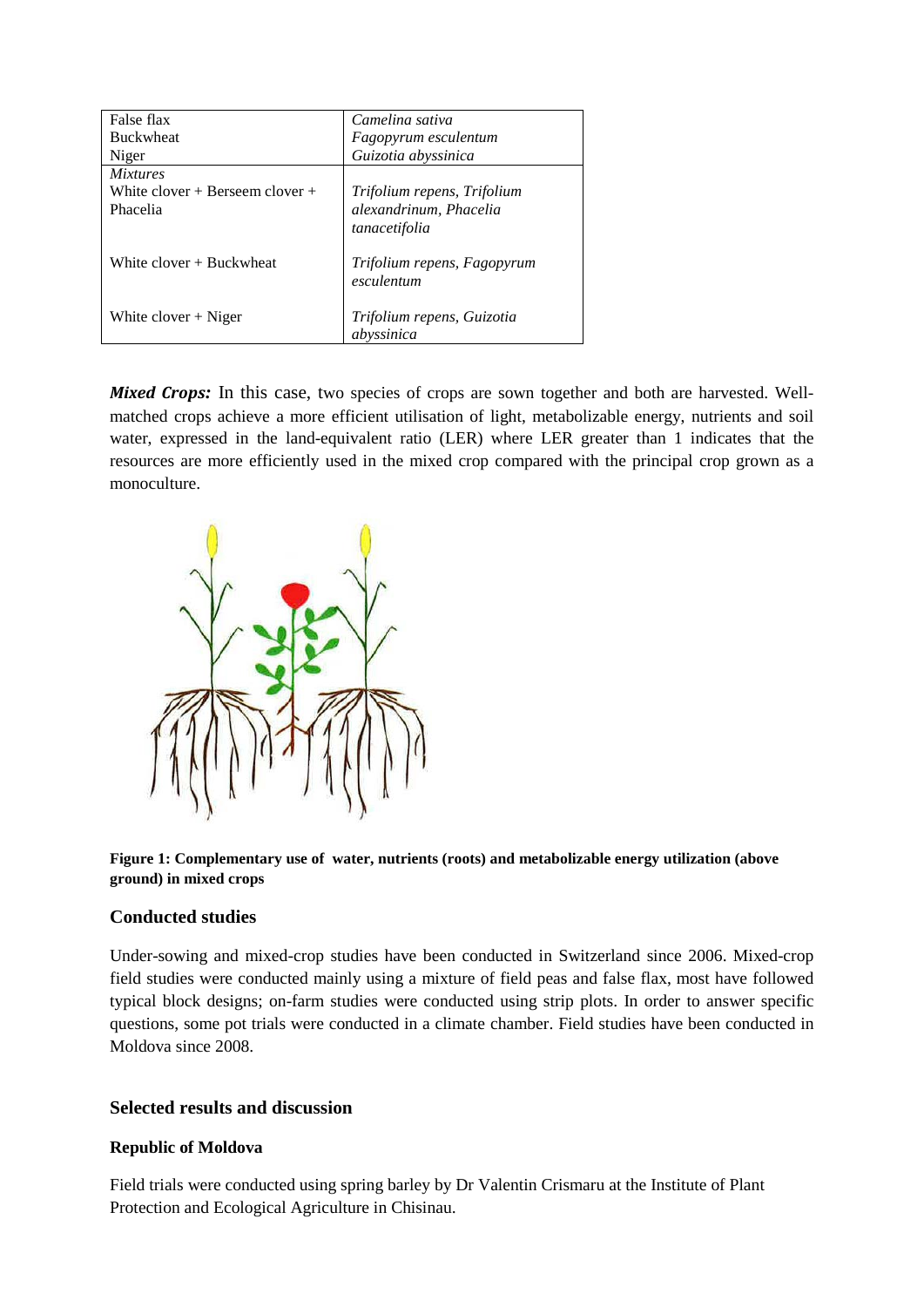

**Figure 2: Number and dry matter (DM) of weeds in spring barley with and without under-sowing, 2008- 10 (% compared with scores without under-sowing)**

Under-sowing significantly reduces the number of weeds and their dry matter is, on average, 34-49% less in the under-sown crop (Fig.2). Yields were significantly higher with under-sown crops throughout all three trial years (Table 2). This may be attributed to the drastic decrease in weed competition; the subsequent crop also profited from the nitrogen fixed by the legume.



**Figure 3: Spring barley under-sown with white clover, Chisinau 2008. Competition from the quickemerging clover is quite evident.**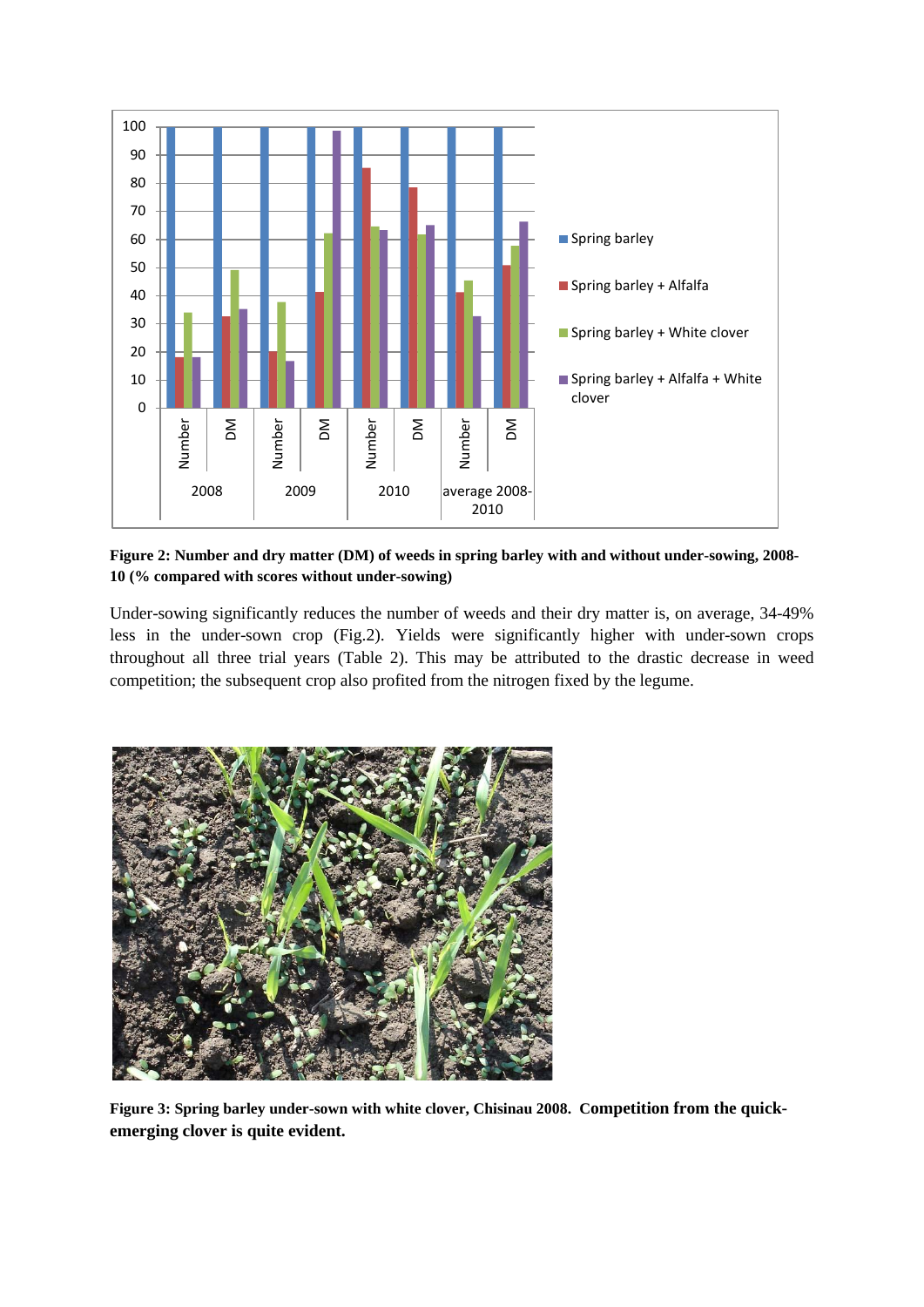#### **Table 2: Spring barley yields 2008-2010, Chisinau**

| Procedure                              | Yield (kg/ha)   |                  |                 |         | Increase of yield<br>2008-10 |       |
|----------------------------------------|-----------------|------------------|-----------------|---------|------------------------------|-------|
|                                        | 2008            | 2009             | 2010            | 2008-10 | kg/ha                        | %     |
| Spring barley alone                    | $1970^{\rm a}$  | $1.368^{\rm a}$  | $2.265^{\circ}$ | 1868    |                              |       |
| Spring barley $+$ alfalfa              | $2.268^b$       | $1713^b$         | $2.560^{b}$     | 2 1 8 0 | $+312$                       | $+17$ |
| Spring barley $+$ white clover         | $2.145^b$       | $1\,640^{\rm b}$ | $2.445^{b}$     | 2077    | $+209$                       | $+11$ |
| Spring barley + white clover + alfalfa | $2.295^{\rm b}$ | $1\;628^{\rm b}$ | $2600^{\rm b}$  | 2 1 7 4 | $+306$                       | $+16$ |

Superscripts mark statistically significant differences (ANOVA,  $p \le 0.05$ )

### **Switzerland**

#### *Under-sown rape*

As a specific example of under-sown rape, we take the trials on the Schaedeli farm at Uettligen, 2008/09. Trial 1 was a randomized block design with 6 treatments: control (hoeing), under-sown white clover (10kg/ha), under-sown alfalfa (20kg/ha), under-sown sainfoin (100kg/ha), under-sown buckwheat (40kg/ha) and white clover (5kg/ha), and without under-sowing or weed control. Trial 2 was a strip plot with 2 treatments: hoeing, and under-sown white clover (10kg/ha) also hoed.

### *Weed suppression*

Fewer weeds appeared on the under-sown plots compared with the control; alfalfa proved to be most effective in suppressing weeds. The effect of under-sowing on specific weed varieties varied greatly: white clover suppressed shallow-rooted weeds such as annual meadow grass *(Poa annua)* and chickweed *(Stellaria media)* but not forget-me-not *(Myosotis arvensis)*, which thrived in this trial.



**Figure 4: Uettligen block trial, total weeds/m2 in autumn 2008.** Different letters indicate significant differences (ANOVA  $p \le 0.05$ )

In spring 2009, the biomass of the rape and the under-sown plants in the strip plot was measured (Fig. 5). The biomass of rape showed a small benefit from the white clover. The biomass of accompanying plants (white clover and weeds) showed no difference.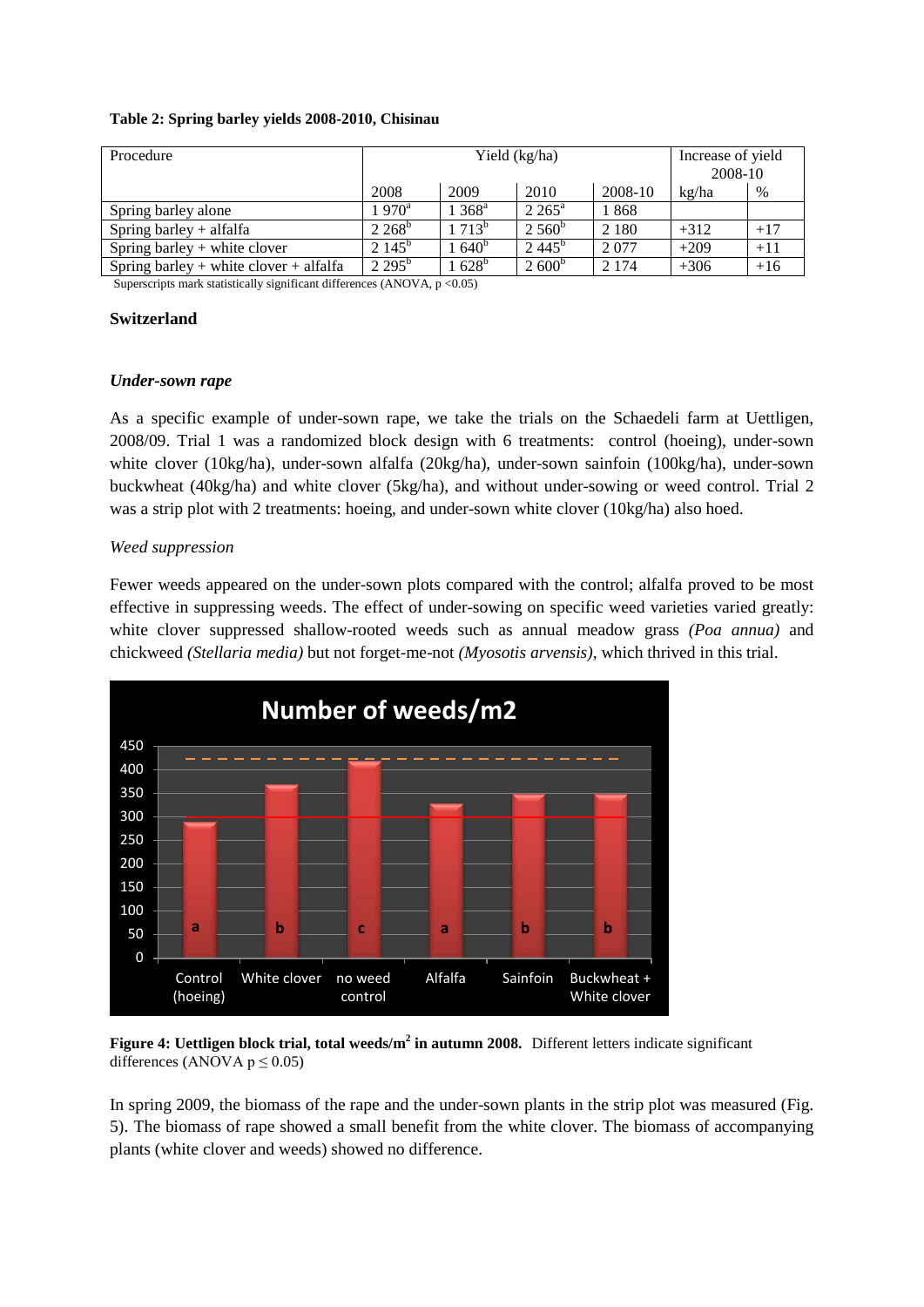

**Figure 5: Uettligen strip trial, biomass of rape and accompanying plants (weeds and white clover) in spring 2009**

# *Soil Cover*

White clover provided a thick ground soil cover. Even in the strip plots, where both the control and under-sown strips were hoed, clover quickly refilled gaps in the rows. After harvest, there was a visible difference between the treatments with and without under-sowing; the stubble was mown after harvest and transported along with the white clover to a dryer and made into pellets. Afterwards, the white clover was allowed to re-grow and harvested and pelleted once more before sowing winter wheat.

### *Forage value of under-sown crops*

### **Table 3: Harvested fodder after the rape harvest, Uettligen 2009**

|            | Total pellets (tonnes)   Pellet yield $(t/ha)$ |    | Dry matter $(t/ha)$ |
|------------|------------------------------------------------|----|---------------------|
| First cut  | 2.40                                           |    |                     |
| Second cut | 2.50                                           | 79 | . .60               |

### **Table 4: Values of dry white clover pellets, Uettligen, 2009**

| <b>Investigated value</b>             | <b>First cut after rape</b> | <b>Second cut after</b> |
|---------------------------------------|-----------------------------|-------------------------|
|                                       | harvesting                  | rape harvesting         |
|                                       |                             |                         |
| Dry matter $(DM, %)$                  | 91.6                        | 89.8                    |
| Neutral detergent fibre (g/kg DM)     | 651                         | 335                     |
| Hemicellulose (g/kg DM)               | 207                         | 91                      |
| Lignin                                | 90                          | 38                      |
| Crude protein $(g/kg DM)$             | 131                         | 212                     |
| Soluble protein as % of crude protein | 26                          | 21                      |
| Net energy (MJ/kg DM)                 | 3.8                         | 6.8                     |
| Calcium $(g/kg \text{TS})$            | 129                         | 114                     |
|                                       |                             |                         |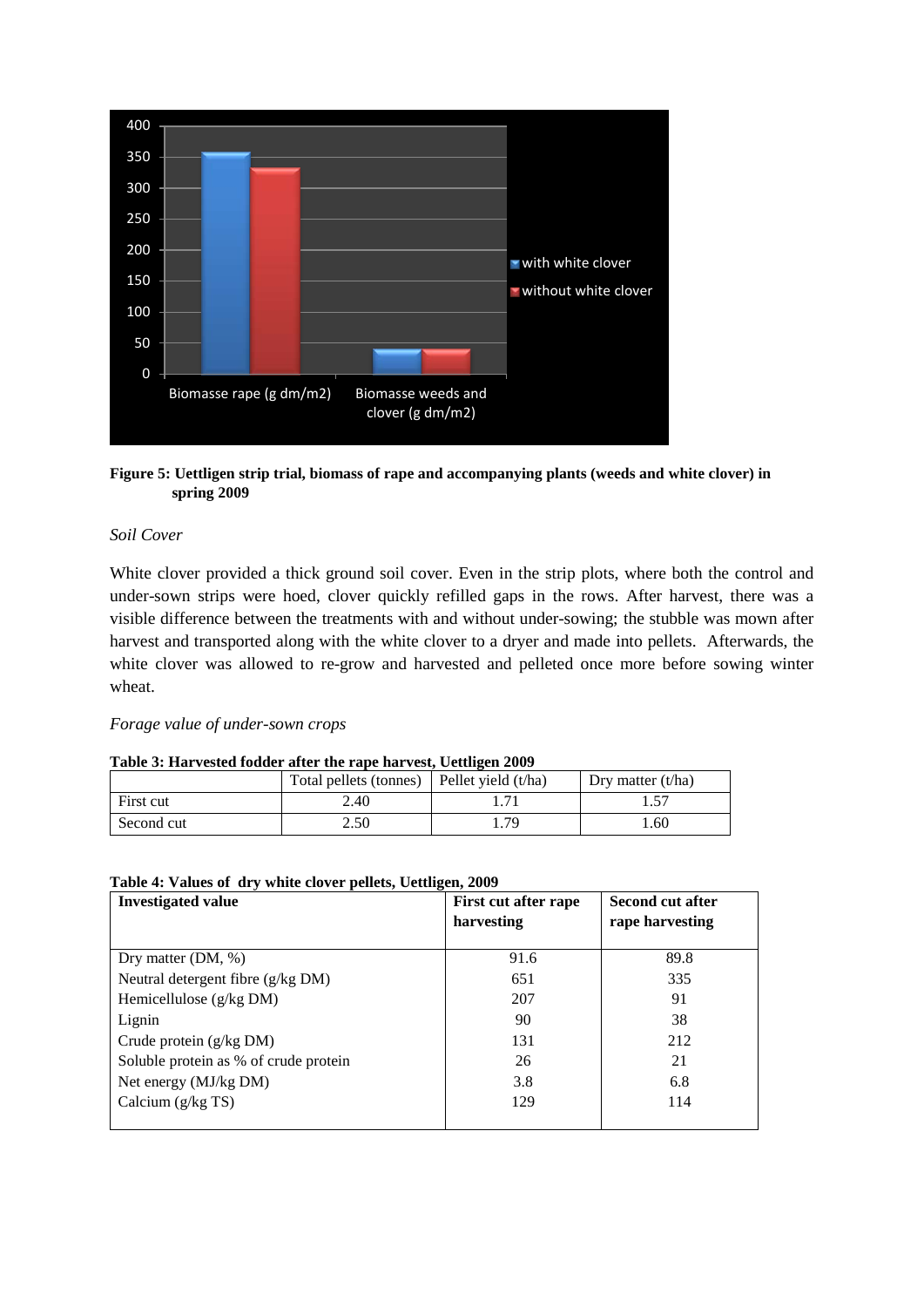The under-sown white clover has a high economic value and the profit greatly exceeds the additional costs for seed and extra work involved. The first cut of forage had a low energy level and high amounts of cellulose, hemicellulose and lignin a result of the presence of rape stems in the forage. However, it contained a high amount of protein, even more than hay from an extensive meadow, and lots of calcium from the white clover. The second cut contained a higher amount of net energy as well as a high concentration of protein (typical for white clover) - ideal as a concentrate for dairy cattle in early lactation. However, high-producing cows need a quicker metabolizable source of energy; this is not important for organic farms where high-producing cows are not a priority. Once again, the high calcium content makes this a useful feed for mineral absorption.

### *Nitrogen production from under-sown white clover*

Symbiotic *Rhizobium* in the clover roots fixes atmospheric nitrogen. This nitrogen is used for the above-ground parts of the plant parts but much remains in the soil and becomes available for future crops. Yield studies of subsequent crops have shown an increased level of nitrogen. After rape, the field was planted with winter wheat and measurements were made at harvest (Table 5).

| <b>Practice</b>         | Yield<br>(t/ha) | $\text{Ears}/\text{m2}$ | Grains/<br>spike | WTG(g) | Weight<br>(kg/hl) |
|-------------------------|-----------------|-------------------------|------------------|--------|-------------------|
| Without white<br>clover | 5.19            | 419                     | 31.2             | 39.8   | 81.1              |
| With white clover       | 5.78            | 461                     | 32.7             | 38.3   | 81.1              |

**Table 5: Effect of white clover on following wheat yield, Uettligen, 2010**

Because of the nitrogen inherited from the white clover, more nitrogen was available to the wheat, which produced more tillers and thus more spikes per  $m<sup>2</sup>$ . The crop following white clover yielded 11% more yield than the crop without this benefit.

### *Field peas and false flax (Camelina sativa) as a mixed crop*

Effective suppression of weeds was observed in all trials of field pea and false flax as a mixed crop. As an example, in trials at Zollikofen in 2009, 4kg/ha *Camelina* was seeded. The field without weed control produced an exceptionally high yield of 4.7t/ha (Table 6); that which was had been assumed from the suppression of weeds was proven by the high yields. The planting of *Camelina* resulted in some decreased yield of field peas (not statistically significant) but the protein yield per hectare remained the same. In addition, a bonus was achieved with the yield of 88 – 162 litres/ha of *Camelina* oil.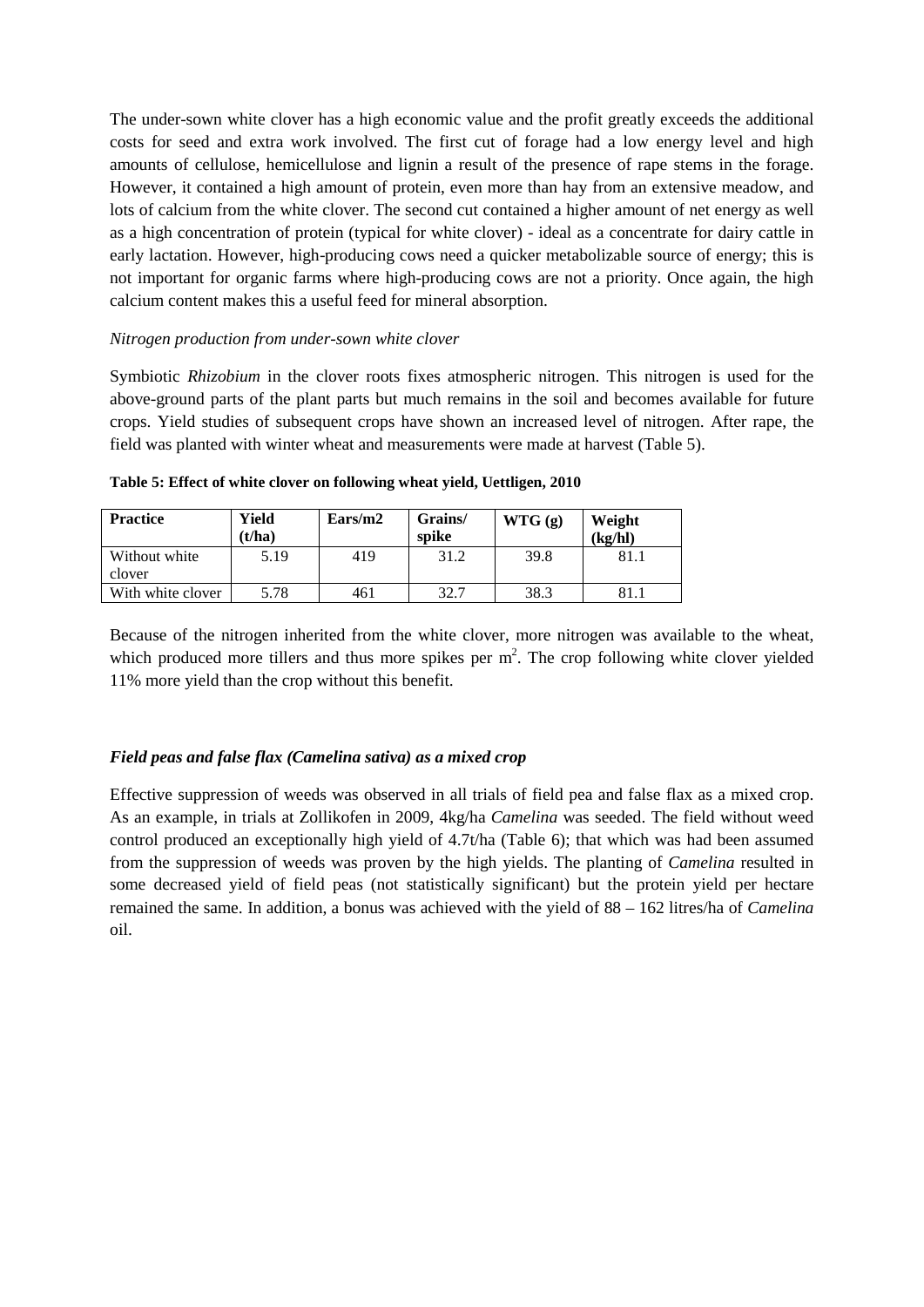

**Figure 6: Weed dry matter/m2, block trial Zollikofen, 2009**

| Table 6: Grain yield, crude protein and calculated oil yield of Camelina in the Zollikofen block trial, 2009 |  |  |
|--------------------------------------------------------------------------------------------------------------|--|--|
|                                                                                                              |  |  |

| Yield component                             | Peas alone        | Peas alone         | Peas alone,    | $Pear +$           | $Pear +$              | $Peas +$                                      |
|---------------------------------------------|-------------------|--------------------|----------------|--------------------|-----------------------|-----------------------------------------------|
|                                             | no weed           | mech-              | herbicide      | Camelina           | Camelina              | Camelina                                      |
|                                             | control           | anical<br>weeding  |                | no weed<br>control | mechanical<br>weeding | $+$ white<br>clover.<br>mechanical<br>weeding |
|                                             |                   |                    |                |                    |                       |                                               |
| Yield, peas (dt/ha)                         | $47.5^{\circ}$    | 41.6 <sup>ab</sup> | $52.5^{\circ}$ | $42.0^{\rm a}$     | 30.0 <sup>b</sup>     | $34.\overline{2^{ab}}$                        |
| Yield, Camelina (dt/ha)                     | $\Omega$          | $\Omega$           | $\Omega$       | 4.4                | 8.1                   | 7.1                                           |
| Crude protein (dt/ha)                       | 11.8 <sup>a</sup> | $10.4^{\rm a}$     | $13.1^a$       | $12.1^a$           | 10.5 <sup>a</sup>     | $11.1^a$                                      |
| Approximate yield of<br>Camelina oil (l/ha) | $\Omega$          | $\Omega$           | $\Omega$       | 88                 | 162                   | 142                                           |

Different letters indicate significant differences (ANOVA  $p \le 0.05$ )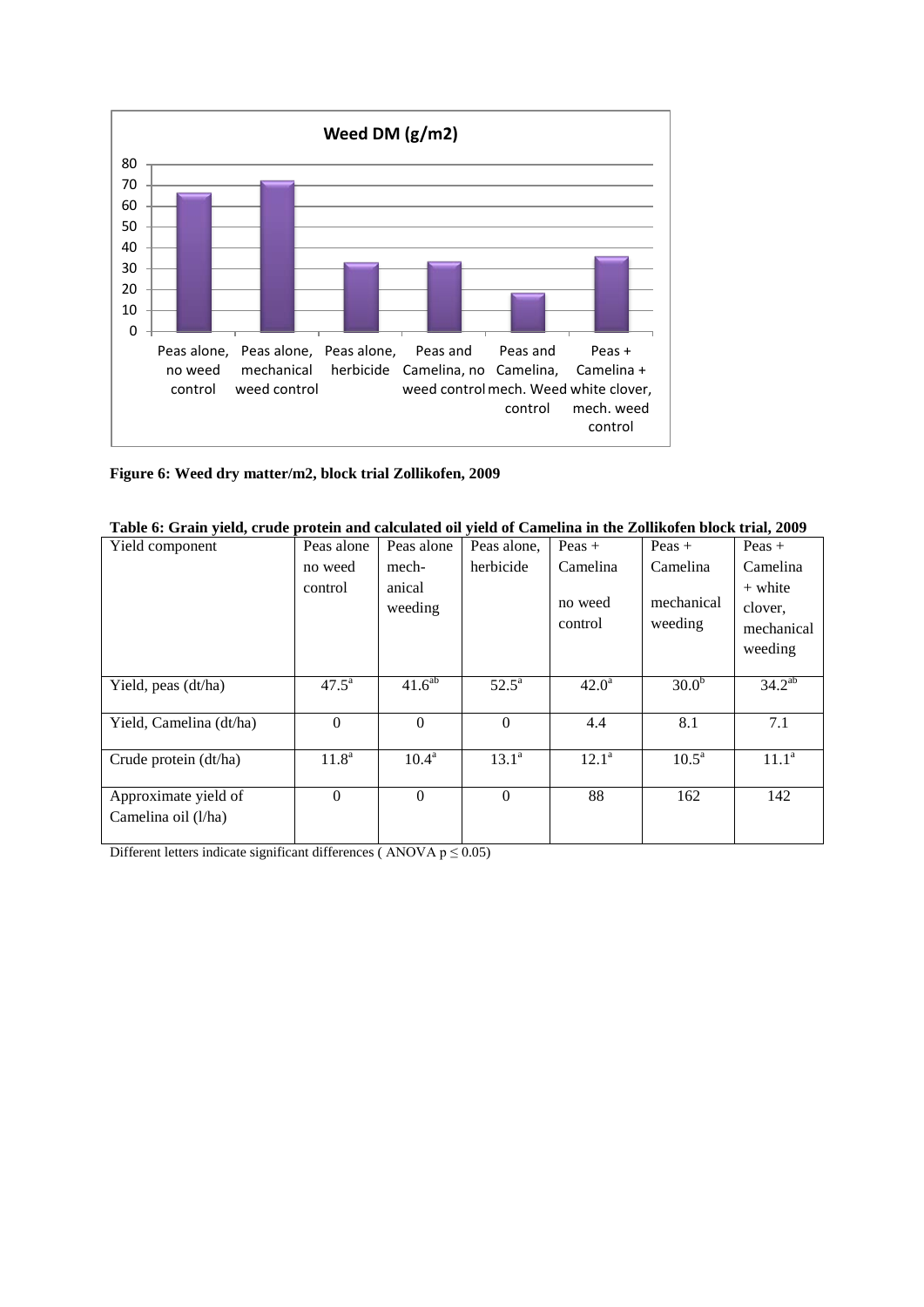

# **Figure 7: Camelina-pea mixture, Zollikofen June 15, 2009**

In 2010 a field trial was conducted to ascertain the optimal amount of *Camelina* to be seeded with peas; previous results had suggested an ideal amount between 2 and 2.5kg/ha. In 2011 another block trial was undertaken with 1.8kg/ha *Camelina* (Table 7).

|  | Table 7: Yield components in block trial of field pea – false flax, Zollikofen 2011 |  |  |  |
|--|-------------------------------------------------------------------------------------|--|--|--|

| Factor                            | Peas alone, | Peas alone, no | $Peas + Camelina$ |
|-----------------------------------|-------------|----------------|-------------------|
|                                   | herbicide   | weed control   |                   |
| Dry matter weeds/ $m^2$ (g)       | 59.5        | 93.8           | 31.9              |
| Yield, peas (dt/ha)               | 47.2        | 44.6           | 18.8              |
| WTG(g)                            | 116.0       | 119.7          | 100.3             |
| Yield, Camelina (dt/ha)           |             |                | 16.34             |
| Approximate oil yield of Camelina |             |                | 327               |
| (l/ha)                            |             |                |                   |

The trial confirmed the weed-suppression capabilities of *Camelina sativa*. It also demonstrated that the ideal seed amount is hard to determine. In the above, peas were seeded at the end of February and, because of the early seeding, the amount of Camelina was reduced to 1.8kg/ha. Even so, the Camelina competed with the peas. The oil yield of 320l/ha can be categorized as very high and, if there is a market for Camelina oil, no further precautions need be taken; if this isn't the case, the competition cannot be tolerated.

# **Conclusions**

Soil is the vital basis of our agricultural practice: maintaining good soil structure, high humus levels and biological activity are as important as erosion minimization. A key factor is care in the handling